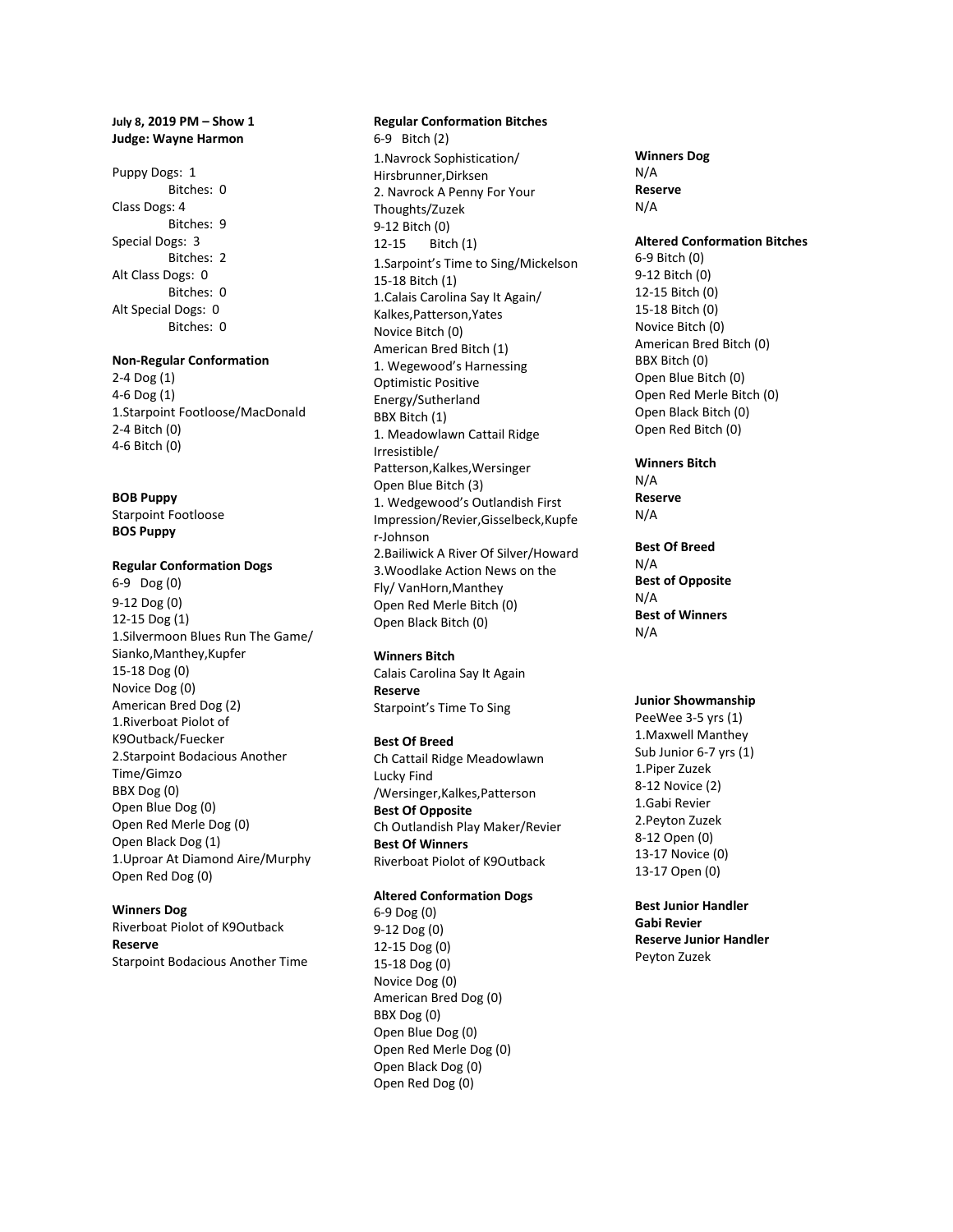# **July 8, 2019 PM – Show 2 Judge: Coleman Nemerov**

Puppy Dogs: 1 Bitches: 0 Class Dogs: 4 Bitches: 9 Special Dogs: 3 Bitches: 2 Alt Class Dogs: 0 Bitches: 0 Alt Special Dogs: 0 Bitches: 0

# **Non-Regular Conformation**

2-4 Dog (1) 4-6 Dog (1) 1.Starpoint Footloose/MacDonald 2-4 Bitch (0) 4-6 Bitch (0)

#### **BOB Puppy**

Starpoint Footloose **BOS Puppy**

# **Regular Conformation Dogs**

6-9 Dog (0) 9-12 Dog (0) 12-15 Dog (1) 1.Silvermoon Blues Run The Game/ Sianko,Manthey,Kupfer 15-18 Dog (0) Novice Dog (0) American Bred Dog (1) 1.Riverboat Piolot of K9Outback/Fuecker BBX Dog (0) Open Blue Dog (0) Open Red Merle Dog (0) Open Black Dog (1) 1.Uproar At Diamond Aire/Murphy Open Red Dog (1) 1.Starpoint Bodacious Another Time/Gimzo

# **Winners Dog**

Uproar At Diamond Aire **Reserve** Silvermoon Blues Run The Game

# **Regular Conformation Bitches** 6-9 Bitch (2) 1.Navrock Sophistication/ Hirsbrunner,Dirksen

2. Navrock A Penny For Your Thoughts/Zuzek 9-12 Bitch (0) 12-15 Bitch (1) 1.Sarpoint's Time to Sing/Mickelson 15-18 Bitch (1) 1.Calais Carolina Say It Again/ Kalkes,Patterson,Yates Novice Bitch (0) American Bred Bitch (1) 1. Wegewood's Harnessing Optimistic Positive Energy/Sutherland BBX Bitch (1) 1. Meadowlawn Cattail Ridge Irresistible/ Patterson,Kalkes,Wersinger Open Blue Bitch (3) 1. Wedgewood's Outlandish First Impression/Revier,Gisselbeck,Kupfe r-Johnson 2.Bailiwick A River Of Silver/Howard 3.Woodlake Action News on the Fly/ VanHorn,Manthey Open Red Merle Bitch (0) Open Black Bitch (0)

#### **Winners Bitch**

Meadowlawn Cattail Ridge Irresistible **Reserve** Calais Carolina Say It Again

#### **Best Of Breed**

Ch Outlandish Play Maker/Revier **Best Of Opposite** Ch Cattail Ridge Meadowlawn Lucky Find **Best Of Winners** Meadowlawn Cattail Ridge Irresistible

# **Altered Conformation Dogs**

6-9 Dog (0) 9-12 Dog (0) 12-15 Dog (0) 15-18 Dog (0) Novice Dog (0) American Bred Dog (0) BBX Dog (0) Open Blue Dog (0) Open Red Merle Dog (0) Open Black Dog (0) Open Red Dog (0)

**Winners Dog** N/A **Reserve** N/A

# **Altered Conformation Bitches**

6-9 Bitch (0) 9-12 Bitch (0) 12-15 Bitch (0) 15-18 Bitch (0) Novice Bitch (0) American Bred Bitch (0) BBX Bitch (0) Open Blue Bitch (0) Open Red Merle Bitch (0) Open Black Bitch (0) Open Red Bitch (0)

#### **Winners Bitch**

N/A **Reserve** N/A

**Best Of Breed** N/A **Best of Opposite** N/A **Best of Winners** N/A

# **Junior Showmanship**

PeeWee 3-5 yrs (2 Navrock Sophistication ) 1.Maxwell Manthey 1.Henry Kalkes Sub Junior 6-7 yrs (1) 1.Piper Zuzek 8-12 Novice (2) 1.Gabi Revier 2.Peyton Zuzek 8-12 Open (0) 13-17 Novice (0) 13-17 Open (0)

**Best Junior Handler Gabi Revier Reserve Junior Handler** Peyton Zuzek